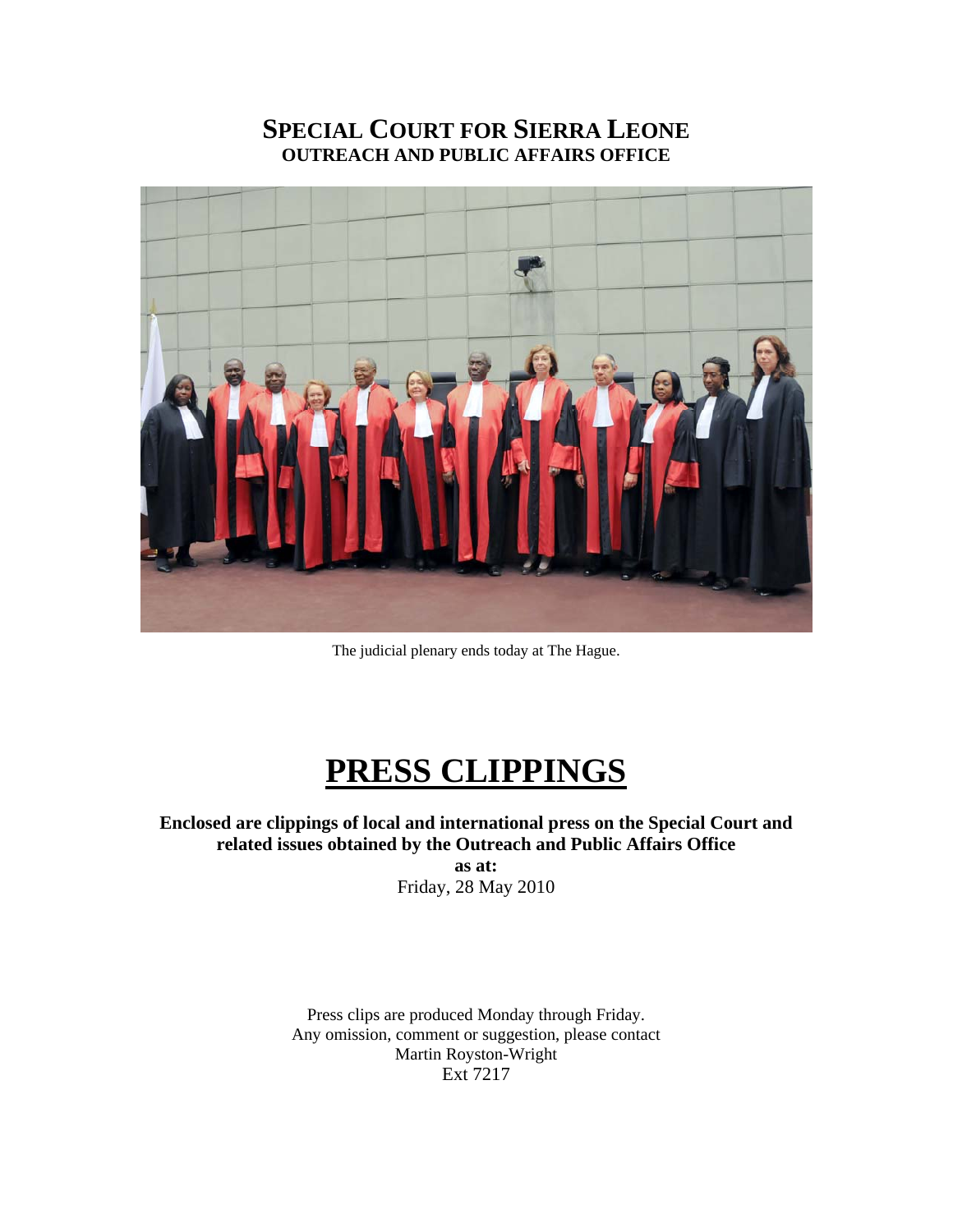| <b>Local News</b>                                                   |           |
|---------------------------------------------------------------------|-----------|
|                                                                     |           |
| RUF Abductee Confesses of Killing In-Law / Concord Times            | Page 3    |
|                                                                     |           |
| France Arrests Rwandan Doctor Accused Over Genocide / The Spectator | Page 4    |
|                                                                     |           |
| <b>International News</b>                                           |           |
| UNMIL Public Information Office Media Summary / UNMIL               | Pages 5-9 |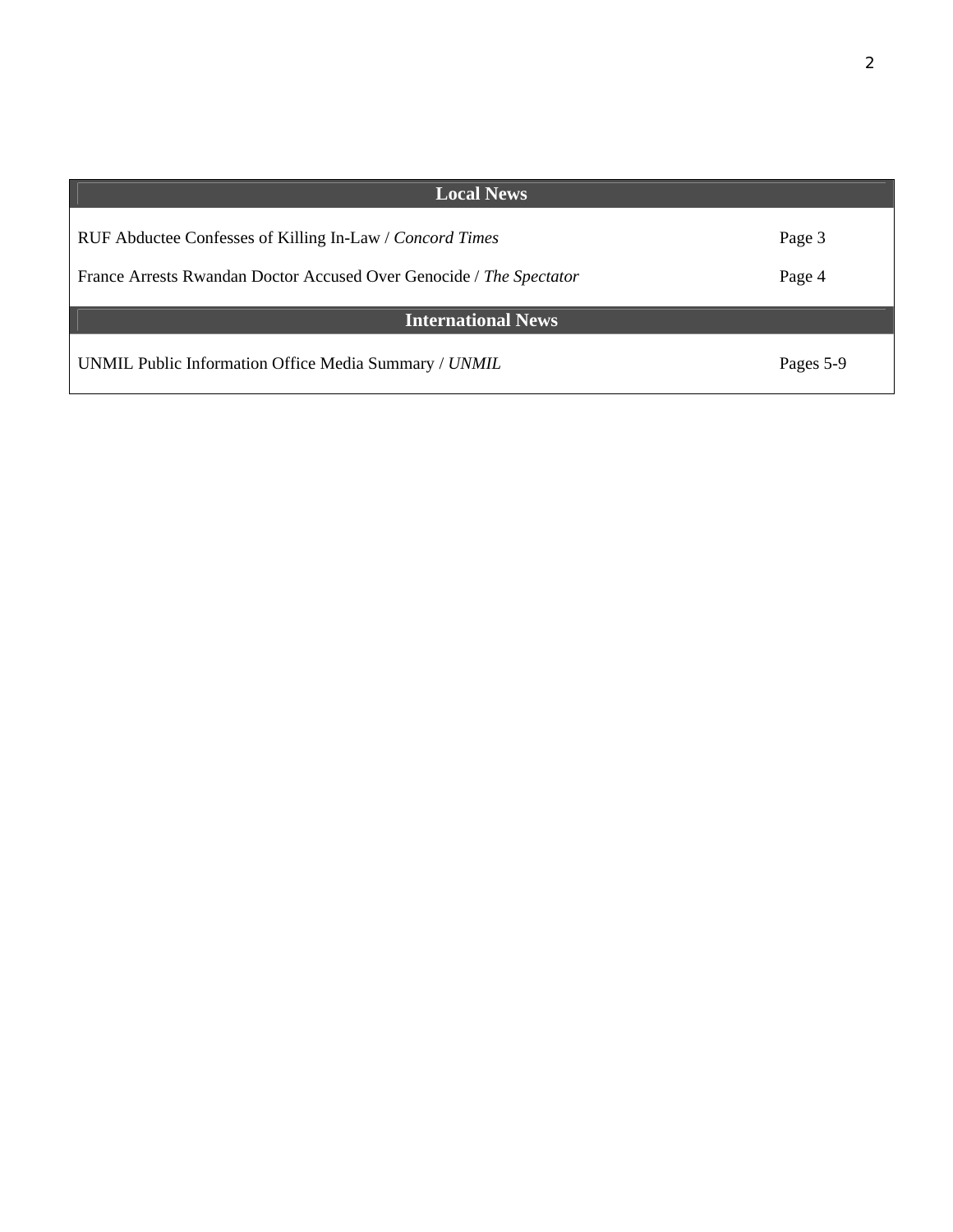#### bductee confesses killing of  $|n-1|$ but lied that rebels killed Former Revolutionary

United Front (RUF) abductee. Momodu K has asked family members of the late Madam Danka Kamara to forgive him.

During Fambul Tok's bonfire in Mamuduya village. Kamba section, Folosaba Dembelia chiefdom. Koinadugu district. Momodu told the gathering that he was

abducted by rebels and forced to carry looted items to the chiefdom headquarter town of Musaia.

He confessed that on arrival in Musaia, he was given an AK 47 gun and forced to kill her mother-in-law. "I was given the rifle and ordered to shoot her in the head but when I refused members the true story

I was threatened with death," Momodu confessed.

He continued: "I placed my finger on the trigger and shot her in the head, she died on the spot." Momodu said after the incident, he escaped and returned to where his wife was seeking refuge. "I did not tell family  $-10$ 

her," Momodu said adding, "I had kept it secret for the past years since nobody saw me. I did not even disclose it to her daughter (my wife) that I was responsible for the death of her mother."

Momodu said he felt guilty in his quiet moment when ever he remembered that day. He

asked family members to forgive him as he was forced to do the act.

One of the brothers of the late woman was shocked and did not want to shake hands with Momodu. He told the gathering that he had heard rumours that Momodu was responsible for the death of their

 $\overline{u}$   $\overline{u}$ .

mother but did not believe it until the bonfire where the perpetrator confessed Momodu's wife who

cried bitterly however appealed to the family to forgive her husband.

Fambul Tok's reconciliation committee intervened and the family. without any condition, agreed to forgive Momodu.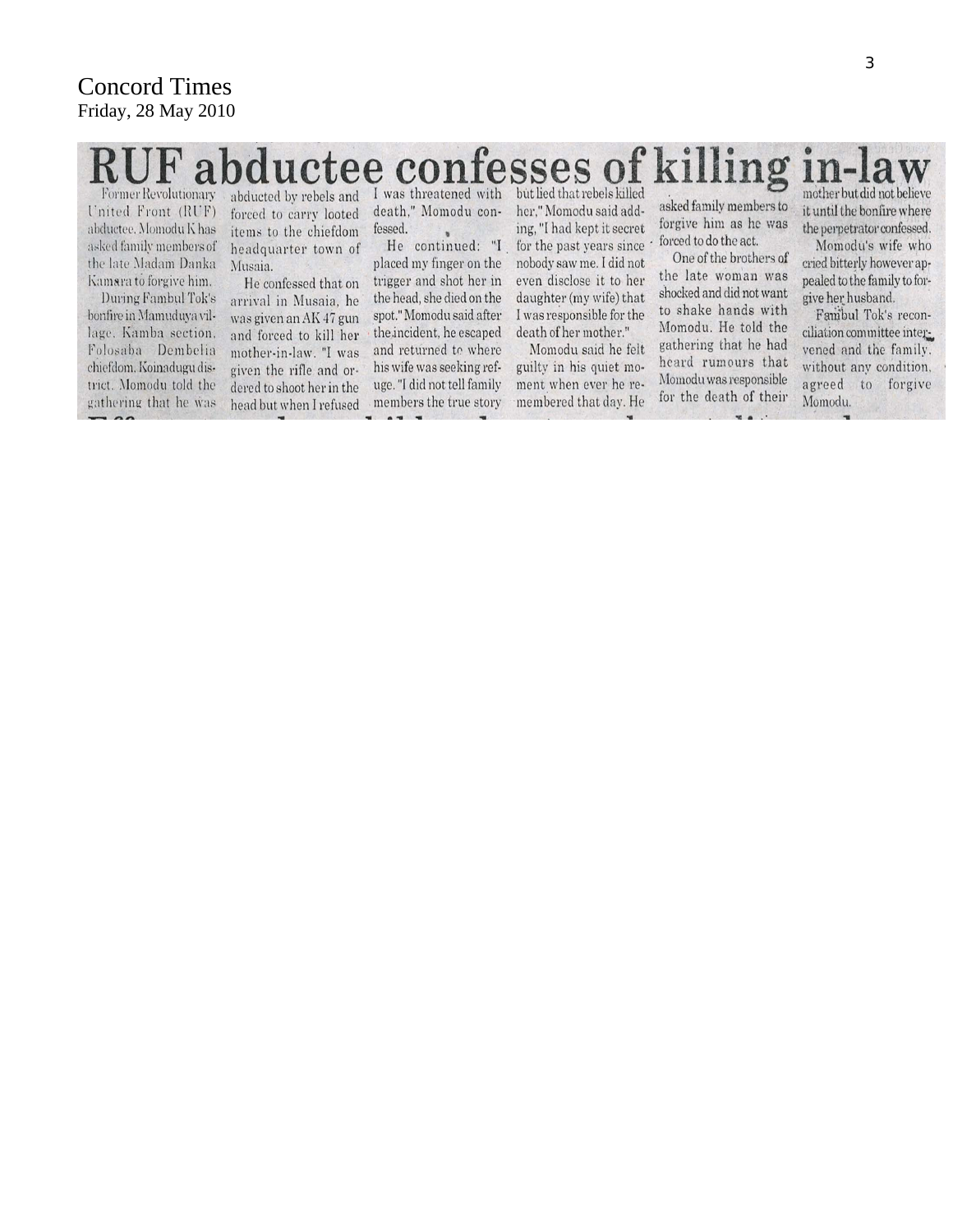# French arrest Rwandan doctor accused over genocide

French authorities have arrested a Rwandan doctor accused of involvement in the 1994 genocide.

Eugene Rwamucyo has been wanted by Interpol since 2006, and was dismissed from his job in a hospital in northern France last month.

Rwandan authorities, who allege Dr Rwamucyo committed war crimes during the genocide, welcomed the arrest.

Dr Rwamucyo has denied the accusations, saying he is the victim of a by the campaign Rwandan government. He was arrested in Sannois, north of Paris, after attending the funeral of a former Rwandan official convicted for war crimes during the genocide, French officials said. His detention is the latest in a series of moves by French authorities against genocide suspects, and comes amid improving diplomatic relations between Rwanda and France.

**French President Nicolas** Sarkozy visited Kigali in March and his Rwandan counterpart, Paul Kagame, is due to make a return visit to France next week.

Rwanda's Prosecutor General Martin Ngoga told Rwandan radio on Thursday that he thought France's attitude had changed.

"We are pleased," he said. "We've noticed in the past few days that France is committed to prosecuting alleged 'genocidaires' [people who committed genocide who have taken refuge there."

Some 800,000 Tutsis and moderate Hutus were killed in the 100-day genocide in 1994.

Those most responsible for the killings are being tried by the International Criminal Tribunal for Rwanda (ICTR) based in Arusha, Tanzania.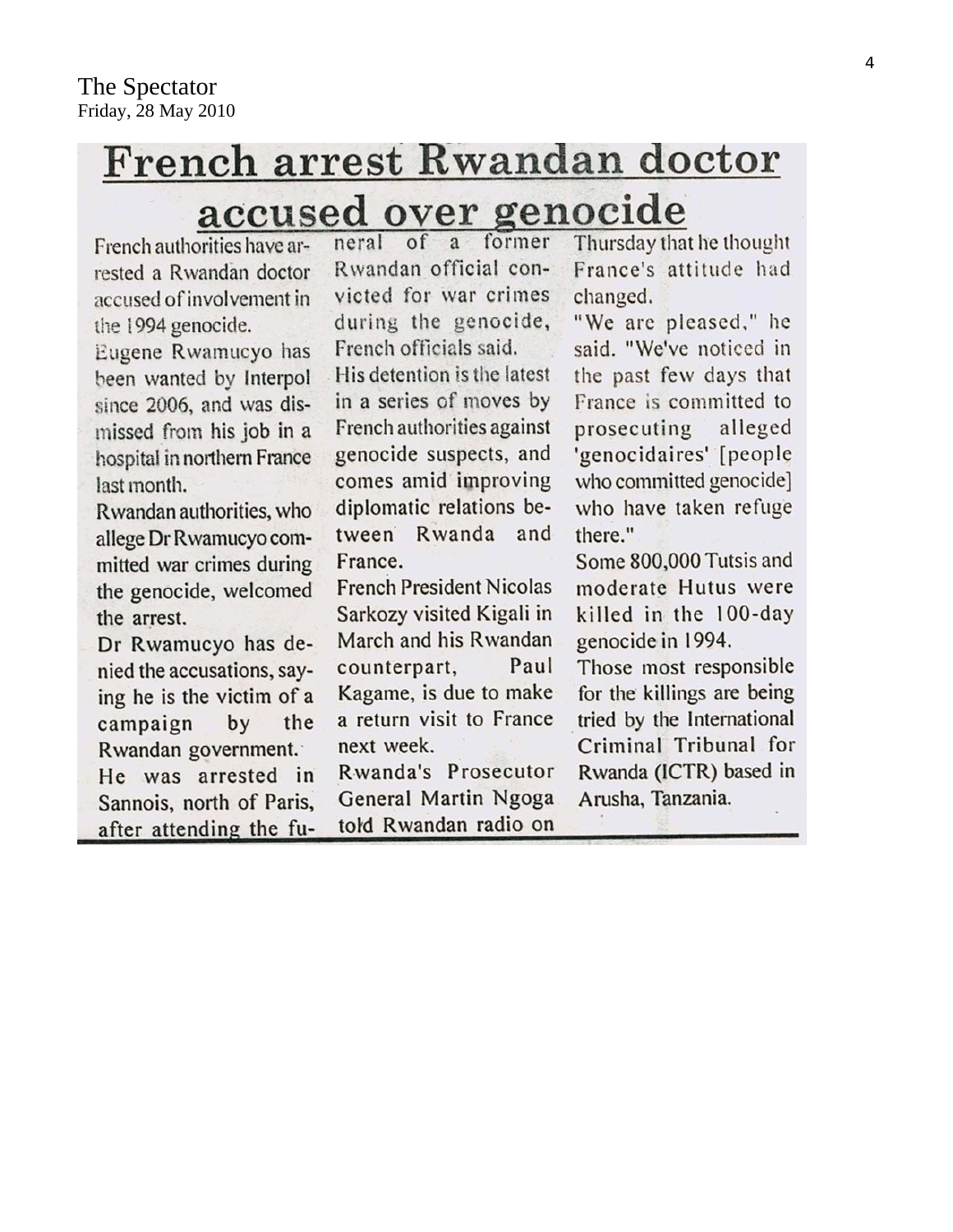

United Nations Mission in Liberia (UNMIL)

## **UNMIL Public Information Office Media Summary 27 May 2010**

*[The media summaries and press clips do not necessarily represent the views of UNMIL.]* 

# **UN News in Liberia**

#### **2011 Elections Opportunity to Promote Reconciliation and Transformation, Says UN Envoy**  [The Informer]

- UN Envoy Ellen Margrethe Løj has urged Liberians to show the international community that they have chosen the road towards prosperity, peace and development with the 2011 elections.
- Ms. Løj was speaking at a ceremony today, where she awarded Jordanian Peacekeepers for their dedication, sacrifice and contributions to Liberia's peace and stability.
- She also took the opportunity to congratulate Jordanians on the country's 64th Independence Day.
- Quoting an Arabic proverb "Dawn does not come twice to awaken a man or a woman," Ms. Løj drew on the exerted efforts by Jordan's King Abdullah II towards sustainable economic growth and 'social development aimed at improving the standard of living of all Jordanians," and said, "It is my hope that Liberians would take note of Jordan's focused effort towards reaching prosperity, peace and development.
- "Liberia is at a cross-road," she said, adding that the 2011 elections provide a "unique and special opportunity for Liberia and Liberians to show the international community that Liberia has indeed chosen the road towards prosperity, peace and development."

# **Local News on Liberian issues**

#### **President Sirleaf Meets US Congressional Leaders Ahead of Obama's Talks Today**  [The Analyst]

- President Ellen Johnson Sirleaf has met with a number of US Congressional Leaders ahead of a meeting with US President Barack Obama.
- In the meeting with Speaker Nancy Pelosi and others, President Sirleaf thanked the lawmakers for the support to Liberia's development.
- The President told the US lawmakers, significant progress have been made in Liberia through their financial, technical and moral support.
- Welcoming the Liberian leader, Speaker Pelosi acknowledged some the progress that have been made by the US and pledged her government's support to Liberia in addressing existing challenges.

### **Auditor General Defends Audits Credibility**

[The Analyst, The Inquirer, Heritage, The News]

- Auditor General John Morlu has defended the credibility of audits produced by the General Auditing Commission (GAC), saying only Jesus Christ can free anyone indicted.
- Mr. Morlu told a hearing of the Senate's Committee on Public Accounts and Audits that he believes in the evidence of audits conducted by the Commission.
- According to him, GAC's audits are done in line with global conventions including the International Organization of Supreme Audit Institutions (INTOSAI).
- During the hearing, the Auditor General was questioned over the leakage of draft audits to the media and his personal relationship with the news entity, Front Page Africa of which he said he has no control over the leakage of audits and dismissed any connection with the news entity.
- Commenting on the system failures in government, Mr. Morlu said to address the issue of ghost names on payroll, civil servants must be given employment letters.
- He also recommended a monthly bank reconciliation of payrolls, petroleum distribution log, and distinction of political appointees from civil servants.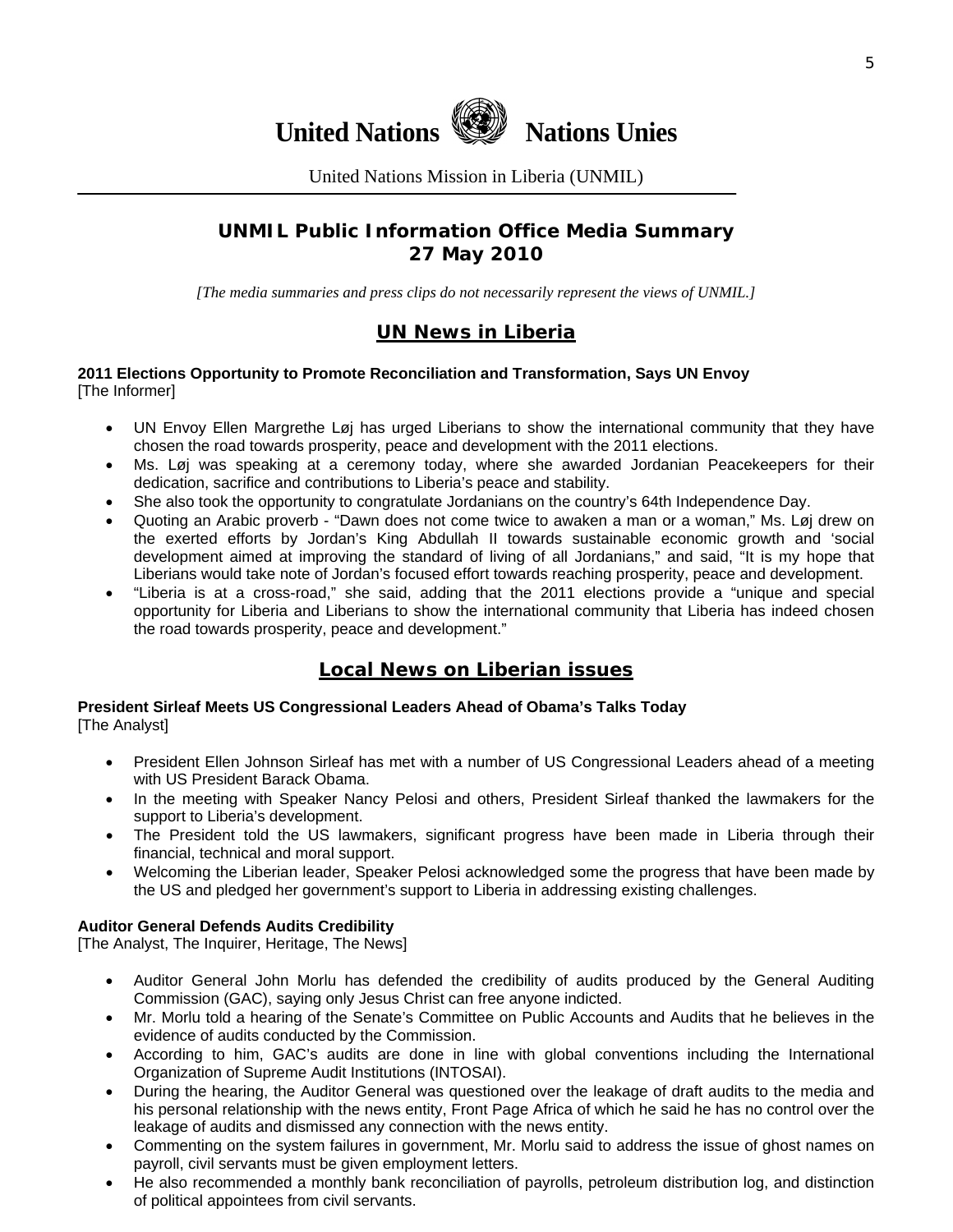- The Auditor General asserted that upon his arrival in the country, he publicly declared it was not possible to audit a country with poor record keeping system and said it is a requirement by the World Bank for an audit to have direct budgetary support from government.
- Wednesday's public appearance of the Auditor General, who was invited to comment on the method of audits by the GAC, was the first before the Senate's Committee.

#### **US\$134.7 Million Allotment – Finance Ministry Scrambles for Records**

[New Democrat]

- Finance Ministry officials have intensified their search for missing financial documents to justify over US\$134 million allotments issued during the 2006/2007 fiscal period.
- The search is being undertaken after the General Auditing Commission (GAC) threatened a Supreme Court action against Finance Minister Augustine Ngafuan for failing to submit those allotment documents for audit.
- But the Finance Ministry, in its response to the GAC, said it cannot find supporting documents for money it approved for spending in 2006/2007 fiscal period.
- The Ministry only provided raw data on the allotments, which totals over US\$134 million, but did not present the original allotment sheets needed to verify the figures.
- Deputy Finance Minister for the Budget, Dr. George Gonpu confirmed Wednesday that the documents cannot be located and that a search is to have it presented to the GAC as being requested.
- Auditor General John Morlu Thursday gave the Finance Minister 72-hour ultimatum to submit to the GAC requested allotments for 2006/2007 fiscal period or be dragged to the Supreme Court for non compliance.

#### **Liberia's Finance Minister Elected to ABD's Post**

[Daily Observer, The Analyst, Heritage, The News]

- Finance Minister Augustine Ngafuan has been elected chairman of one of the constituencies of the African Development Bank (ADB).
- Minister Ngafuan was elected at the ongoing annual meeting of the ADB.
- The Finance Minister replaces Dr. Samura Kamara, Sierra Leonean Finance Minister whose tenure has come to an end.
- With the election of Minister Ngafuan, Liberia will serve the tenure for three years as chairman of the constituency which comprises Sierra Leone, Liberia, Sudan, Ghana, and The Gambia.
- Minister Ngafuan thanked his colleagues for the confidence reposed in him and his country and promised to work with his colleagues from the five countries.
- He said he will also work with officials of the Executive Director of the constituency in ensuring that the concerns and interests of the member states of the constituency are clearly and strongly articulated at the highest level of the bank.
- He disclosed that the ADB will soon open a local office in Monrovia to strengthen its current engagement with Liberia and improve the performance of its portfolio.

#### **Tussle over UP Secretary General Position Continues**

[New Democrat]

- The Secretary General-elect of the ruling Unity Party (UP), Mr. Henry Fahnbulleh has confirmed speculations regarding designs within the party hierarchy to have him give way to Mrs. Medina Wesseh.
- Mrs. Wesseh was defeated during the race for the position in Ganta, Nimba County at the party's just ended merger convention.
- There are speculations that some party leaders prefer Mrs. Wesseh for the position despite being defeated by Mr. Fahnbulleh.
- UP insiders say pressure has been mounting for him to step down and give President Ellen Johnson Sirleaf's choice the opportunity to serve the party as its Secretary General.

#### **PUL Wants NSA Act Repealed**

[Heritage, The News]

- The Press Union of Liberia (PUL) wants a repeal of the Act creating the National Security Agency (NSA).
- According to the PUL, the NSA Act gives the President the exclusive right to check the improper behavior of the security agency.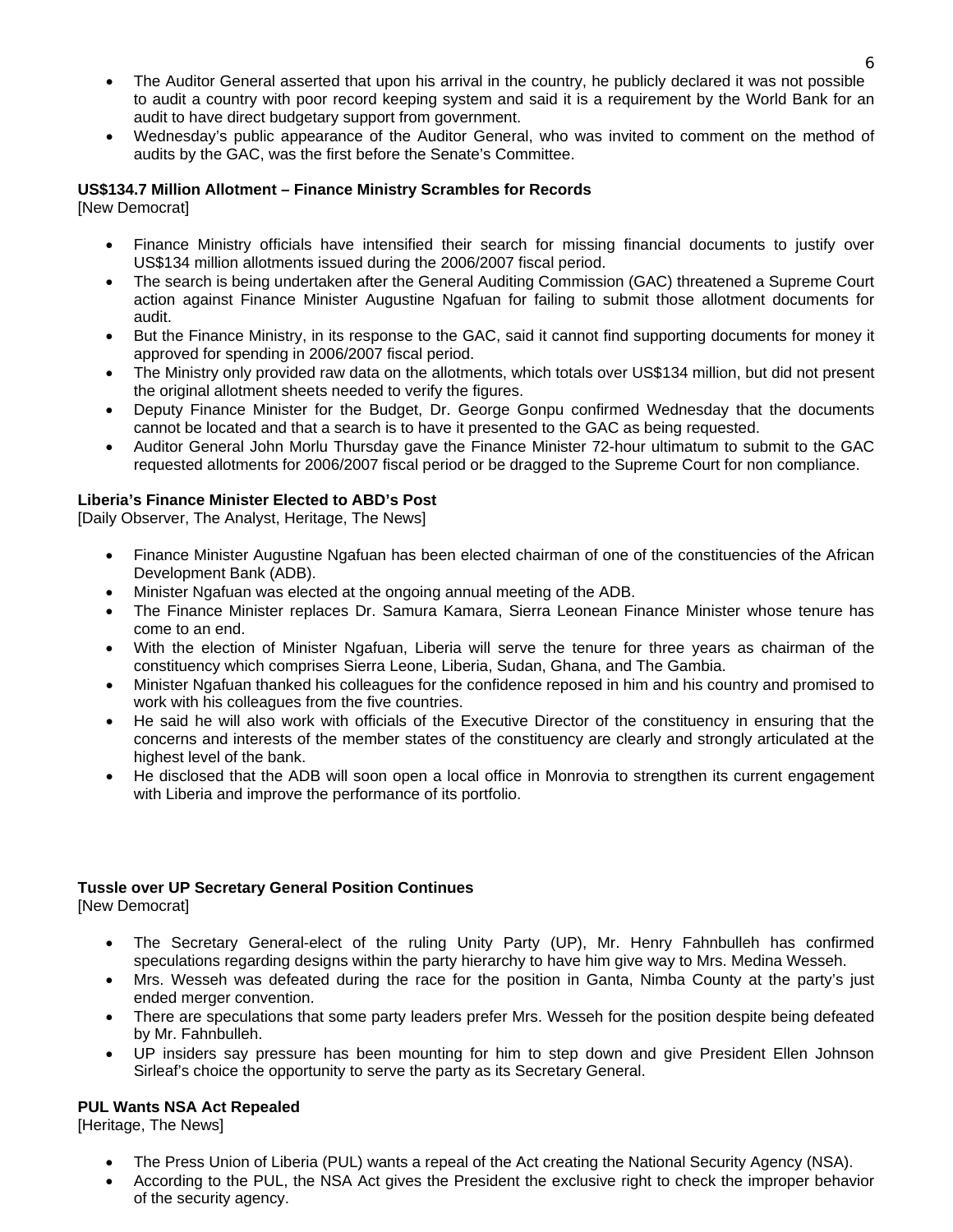- The PUL also called for the repeal of anti-speech laws including sedition, criminal libel against the President and criminal malevolence.
- Former Solicitor General Tiawon Gongloe a year ago called for a repeal of such laws, describing them as anti-free speech.

#### **Democratic Alliance Condemns NSA for Attempted Arrest of GAC Communications Chief**

[The Inquirer]

- The Democratic Alliance has condemned the attempted arrest by the National Security Agency (NSA) of Mr. Ernest Maximore, communications director of the General Auditing Commission (GAC).
- The group of opposition political parties says such actions bear resemblance to the tactics of the discredited past.
- The alliance viewed the attempted arrest of Mr. Maximore as an unwanted example of growing intolerance and a demonstrable lack of understanding between state power through the use of its instruments and personal power.
- The alliance says it believes no official should be above public scrutiny and the law, and that the attempted arrest of the GAC communications chief for accusing the Executive Mansion of having a hand in a scheme to discredit the Auditor General is a breach and a return to bad governance.

#### **NEC Engages Physically Challenged Community**

[The Analyst]

- A two-day civic education consultative meeting between the National Elections Commission (NEC) and the Disabled Community under the auspices of the Liberia Youth Network (LYN) takes place today in Kakata, Margibi County.
- NEC said the Kakata Disabled Consultative Meeting is in preparation for the pending 2011 elections.
- The Public Information Director of NEC Bobby Livingstone said, the forum is for physically challenged persons to brainstorm and identify possible areas of collaboration with the Commission.
- Mr. Livingstone said the Commission believes that as a special electoral group, the disabled community can play a vital role in attracting others to participate in the pending general and presidential elections.
- He said participants at the meeting will be exposed to electoral activities, including constituency delimitation, voter's registration and general elections.

#### **Star Radio** *(News monitored today at 09:00 am)* **President Sirleaf Meets US Congressional Leaders Ahead of Obama's Talks Today**

#### **Auditor General Defends Audits Credibility**

*(Also reported Radio Veritas, Truth FM, Sky FM, and ELBC)*

#### **Rights Activist Cautions Against Return of Police State**

- Human rights activist Melvin Page has cautioned authorities of the National Security Agency (NSA) against the re-introduction of a police state in Liberia.
- Mr. Page said the May 22 raid on the General Auditing Commission (GAC) by state security amounts to a serious procedural error and should not be repeated.
- He said the attempted arrest of an official of the GAC without a court warrant brings to mind the turbulent days of Chuckie Taylor.
- Mr. Page also cautioned the Legislature to guide itself against interfering with judicial matters.
- According to him, interfering with the sexual harassment claim involving Auditor General John Morlu and Mrs. Ruth Yeaher goes beyond the mandate of the august body.
- The rights activist called on Mrs. Yeaher to take Mr. Morlu to court if she has evidence to prove her case.

#### **PUL Wants NSA Act Repealed**

#### **Marketers Want Amended LMA Act Passed**

- A cross section of marketers in Monrovia has called on the House of Representatives to pass the amended Liberia Marketing Association (LMA) Act.
- The marketers believe, the passage of the bill to amend the LMA Act would enable them expand their activities to compete with the outside market.
- The marketers maintained the draft Act when passed into law, would give smaller marketers the opportunity to access loans to continue their businesses.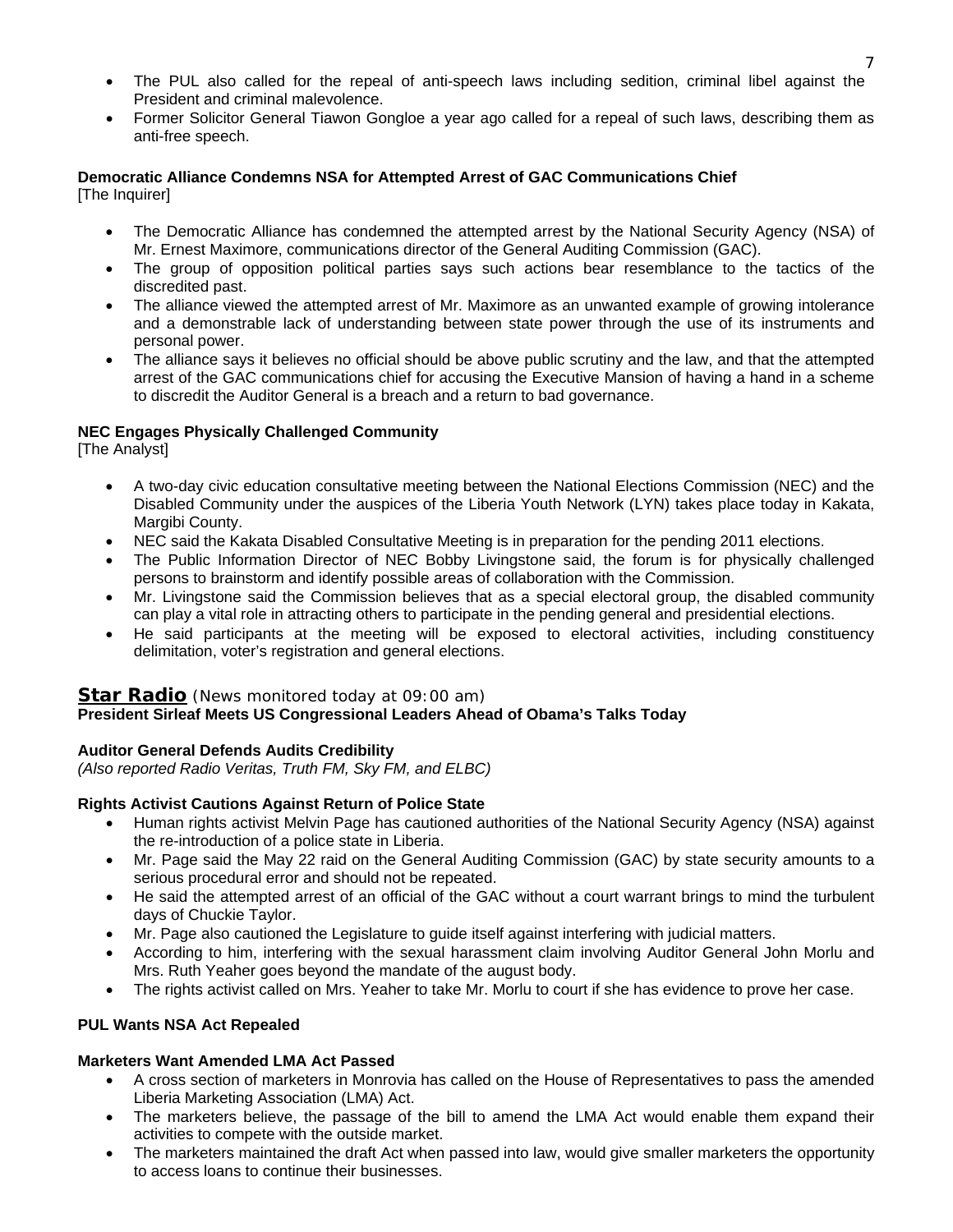- Opposing parties in the LMA disagreed during a public hearing on the passage of the controversial proposed LMA Act currently before the House.
- The LMA leadership argued the current Act has legal faults because the Association is being subjected to people claiming to be founders.
- But the so-called founders of the LMA called on the House not to pass the bill because they have no input in the document and that the LMA leadership is currently under corruption investigation.

#### **Notorious Drug Trafficker Arrested in Grand Bassa**

- The Drug Enforcement Agency (DEA) has arrested and charged a notorious drug trafficker in Grand Bassa County for illegal possession of narcotic drugs.
- Twenty-two year old Samuel Moore was arrested Monday in District Number One with three kilograms of marijuana.
- DEA officer-in-charge in Grand Bassa disclosed Mr. Moore was arrested with the marijuana in rice bags, on a motorbike belonging to a local NGO while travelling from Lloydsville to District Number Three.
- Major Joseph Targedine said the suspect is in police custody awaiting court trial at the Edina Magisterial Court and brings to three, the number of persons arrested with drugs this month in Grand Bassa County.

#### **Immigration Officer Held for Rape**

- A 47-year old officer of the Bureau of Immigration and Naturalization has been arrested for alleged rape.
- Officer Sam Brown of the Klay Check Point is accused of raping an eleven-year old girl in Bomi County.
- The Women and Children Protection Section of the Liberia National Police is investigating the BIN officer.

#### **Liberian Red Cross to Launch Social Mobilization Campaign Today**

- The Montserrado Chapter of the Liberia National Red Cross Society (LNRCS) says it would today launch its social mobilization campaign ahead of the polio immunization process which kicks off on May 28.
- The Health and Care Coordinator of the LNRCS said about 250 volunteers are expected to take part in the house-to-house campaign.
- Ms. Joyce Kalikpo said the campaign is intended to create awareness on immunization against polio.
- Ms. Kalilkpo disclosed several difficult communities including Garnersville, New Georgia, New Kru Town and West Point with mixed children in Monrovia and its environs will be visited by the volunteers.
- She said the Polio Vaccination exercise will target children below the ages of zero to 59 months.

#### **Radio Veritas** *(News monitored today at 09:45 am)*

**Liberia's Finance Minister Elected to ABD's Post** 

*(Also reported Truth FM, Sky FM, and ELBC)*

#### **NEC Engages Physically Challenged Community**

#### **Truth FM** *(News monitored today at 09:45 am)*

#### **Information Ministry Launches Nationwide Outreach**

- The Information Ministry has launched a nationwide outreach programme with the intent to educate the public about government programmes and policies.
- Deputy Information Minister Jerolimick Piah said the programme will afford the Ministry reach out to various communities around the country and acquaint them with various achievements and constraints of government.
- He said the nationwide outreach programme will also enable citizens come face-to-face with their officials and express their minds on issues confronting them.
- The launch of the program took place in the Fiamah Sinkor Community, bringing together hundreds of community members.

# **International Clip on Liberia**

#### **Liberian Opposition Leader Defends US Trip with President Sirleaf Voice of America**

Liberian President Ellen Johnson Sirleaf is scheduled to meet with U.S. President Barack Obama in Washington Thursday. The White House said earlier this week that the two leaders will discuss a range of bilateral and regional issues. Traveling with President Sirleaf on her trip to the United States is Eugene Nagbe, secretary-general of George Weah's opposition Congress for Democratic Change (CDC). Rumors circulating in parts of Monrovia that the CDC was being courted by the president to support her re-election in next year's elections. But, Nagbe said